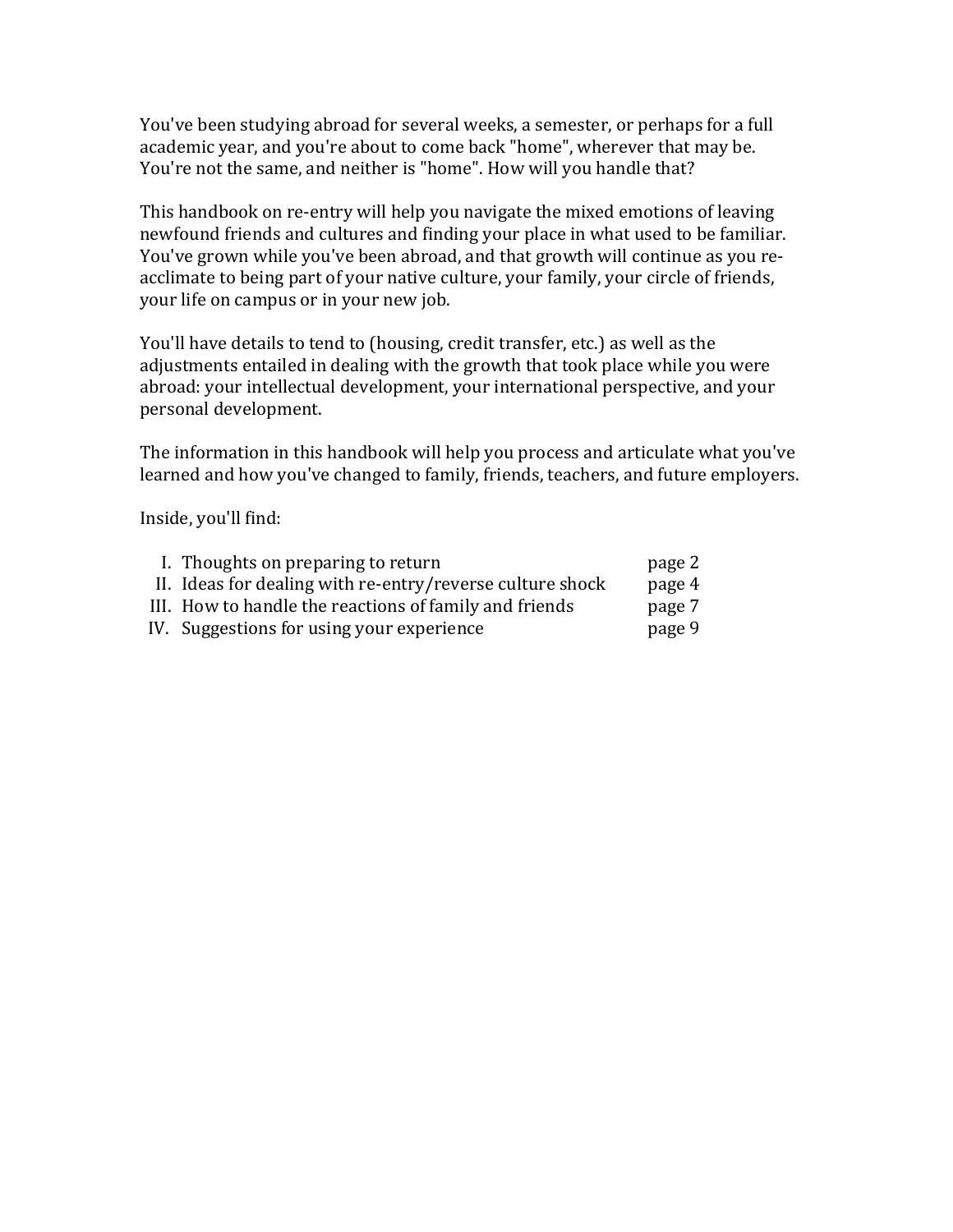# **I. Preparing to return**

Many students find that re-entry is more challenging than adjusting to the study abroad location: You attended pre-departure orientation prior to your time abroad, but there's no similar session to remind you of what's ahead when you come home. The information below will help to address issues you might face as you get ready to return to the U.S.

### **Academic#and#intellectual#changes**

Your program abroad, whether it was practicum, formal classes, independent study, or internship, was designed to stretch you academically and exposed you to new teaching and learning methods, new environments, perhaps a new language.

If you're one of the increasing number of students who've gone to a non-Englishspeaking country, you've been immersed in a setting that forced you to speak in the native tongue; you had even more opportunity for this learning if you lived with a host family. Either way, you've gained more than you ever could have in a campusbased language lab.

Your courses in the host country was probably more self-directed and required more independent work and better time-management skills than the more guided U.S. approach to coursework. You've been trusted to take responsibility for your own learning, and you've seen that there are other ways of doing things than what you've been exposed to at ISU. As a result, you might have a different perspective on your major, a different focus for the remainder of your degree plan, and maybe even new thoughts about future career directions.

Your experiences in your host country have exposed you to new information about history, politics, economics, and culture, and you can take this information into the books you read and the courses you attend after your return. Being open to new perspectives'will'help'you'formulate'your'own'opinions'on'issues'and'help'you'be' more intent on *learning* as opposed to *memorizing facts and earning grades.* 

Be aware that these positive changes can have some negative repercussions: perhaps friends won't want to engage in in-depth discussions on ideas that are now of interest to you, or faculty might be so tied to lectures and quizzes and homework that your newfound independence may feel stifled. Remember that there are ways to integrate your experience into your life in the U.S. (see Section IV in this handbook) despite what might seem as a return to an insular environment.

#### A change in international perspective

While you've been abroad, you've had the opportunity to see how things are done in another country and compare that to how things are done in the U.S. You've also had the chance to see your own government and culture in a different light and perhaps have had to defend, or at least explain, U.S. foreign policy and other aspects of life in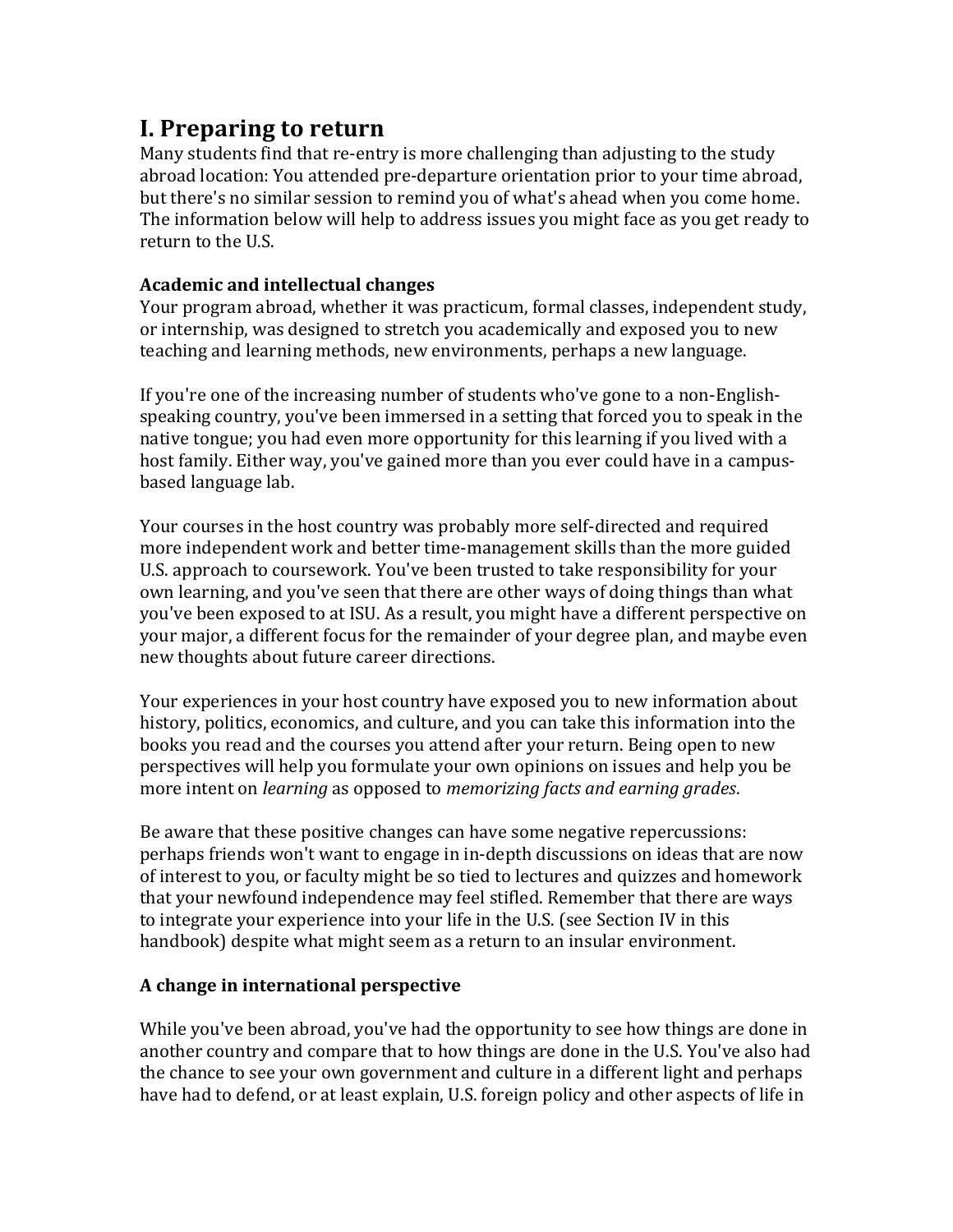the United States. As a result, you've developed some skills in seeing beyond yourself and have broadened your perception of the world, and you may find that you're more interested now in learning about other countries. Perhaps this has made you feel more "connected" to the world community; this connection will become increasingly important to you as modern media bring the world to you and as you develop an appreciation for the diversity in your own locale.

Perhaps your time abroad is the first time you've heard real critiques of your country's government or policies. If your sojourn was in a country that is economically, culturally, and politically different from the U.S., you may find it difficult to integrate the positive aspects of both countries into your view of the world. Your point of view is now more complex, and you'll find yourself drawing on your skills in evaluating facts and opinions as you come to acknowledge what you and others see as your reality.

#### **Changes in your personal development**

As part of your time abroad, you've adjusted to a new culture, a new language (or new accent), and new academic expectations, all without the advantage of your familiar'support network. As a result, you're probably feeling more independent, more self-confident, more self-sufficient, and more willing to try new things. This will lead you to setting new goals and being less reliant on other people's opinions, and perhaps you've re-examined the morals and principles you grew up with.

These changes, while positive and typical of study abroad students, may lead you to discover that familiar people still expect the "old you"; you'll need to draw on your newly-acquired self-confidence and tolerance of others as you negotiate your way through those who knew you "then" and introduce them to who you've become. And while you've changed, they might not have. See Section III for information on how to deal with friends and family whose reactions might be different from what you'd hoped they'd be.

#### **Keep in mind that:**

• There will be these academic and intellectual changes, a change to your perspective, and changes in your personal development.

• You'll need to disengage from the people and locations that have now become familiar.

• You're about to begin the process involved in being back home, back on campus, and back in U.S. culture again.

### See Section II for information on "reverse culture shock" (also called "re-entry shock") and how to deal with it.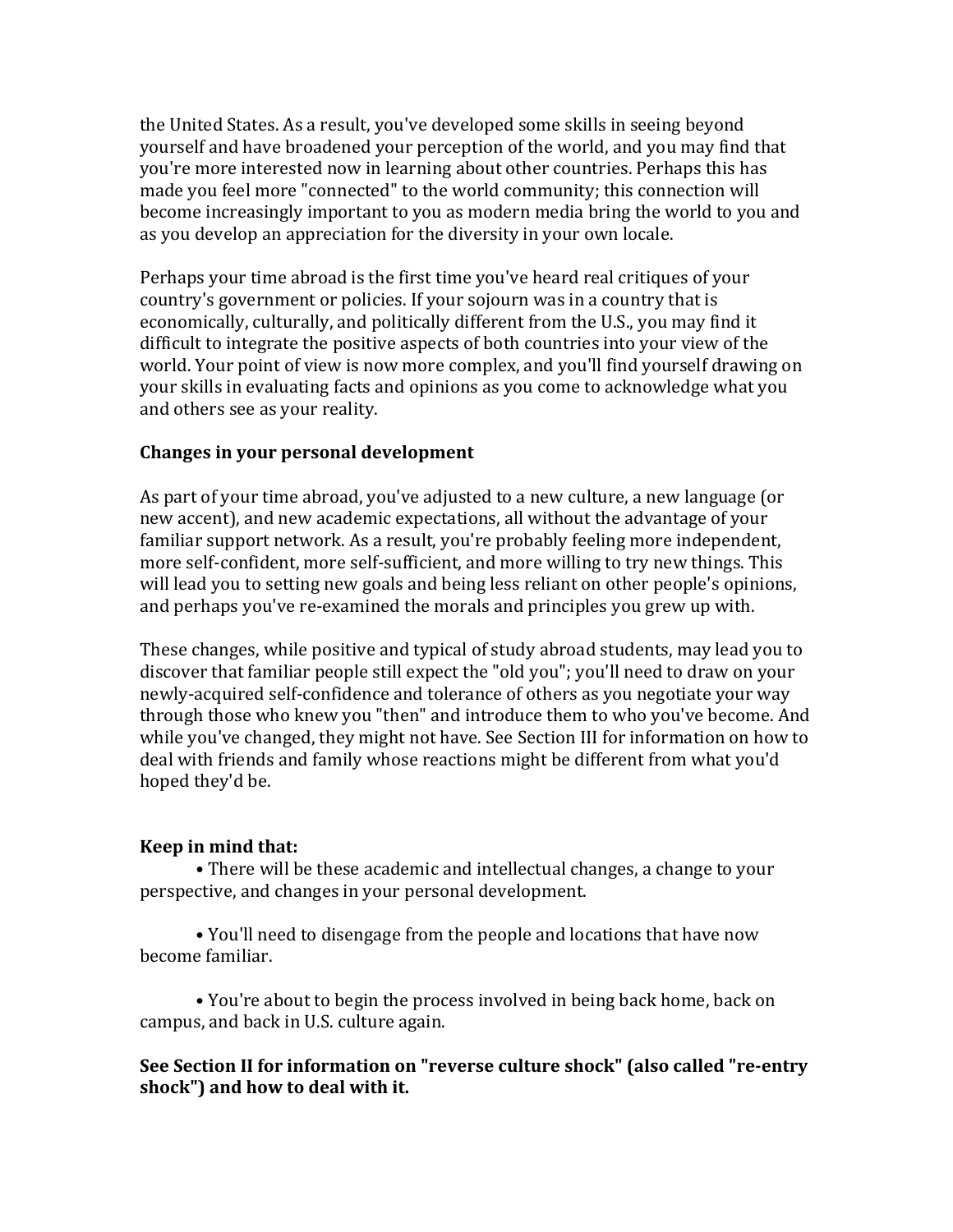# **II. Reverse Culture Shock**

Anyone who has been abroad for an extended period of time, even if this was not the first experience abroad, will encounter what has come to be called "reverse culture' shock", the period of readjustment to life as you knew it.

Before you went abroad, you learned about the stages of "culture shock": the excitement, then the discontent, and then the adjustment to your host culture. You probably were shown a picture of a U-curve to depict how one stage follows another. But researchers are finding that the drawing would be more accurate as a W-curve, and it's the second half of this curve that can come as a surprise to returning travelers. And because it's a surprise, returning to your home culture can feel more challenging or complicated than what you experienced when you first went abroad.

Granted, "home" will never feel as "foreign" as the location you adjusted to overseas, and your experience adjusting to that new culture has provided you with the tools --- keeping active, finding a support group, maintaining a sense of humor, expecting differences, allowing yourself to make mistakes, staying flexible --- for the challenges of readjustment; but in general you'll find that the more fully you integrated yourself into your study abroad environment, the more difficult it will be to go back to your former notion of what was "normal". That said, being aware of the changes and being willing to learn from them will make the process smoother.

#### **Keep in mind that:**

• Your experience abroad has been life-changing, but you might not yet be fully aware of just how much you've changed.

• The people who've been waiting for you might not have changed as significantly as you have and might not have a new perspective on U.S. culture, politics, etc.

• You may now be seeing life in the U.S. in a different light. Students often report feeling as if they're not at home but in a foreign country that seems a lot like home.

• You were jet-lagged when you arrived in your destination, and that's probably the case now; give yourself some time.

• Just as you were homesick when you first arrived at your study abroad location, you should expect some "reverse homesickness" for the people and places that were part of your days overseas.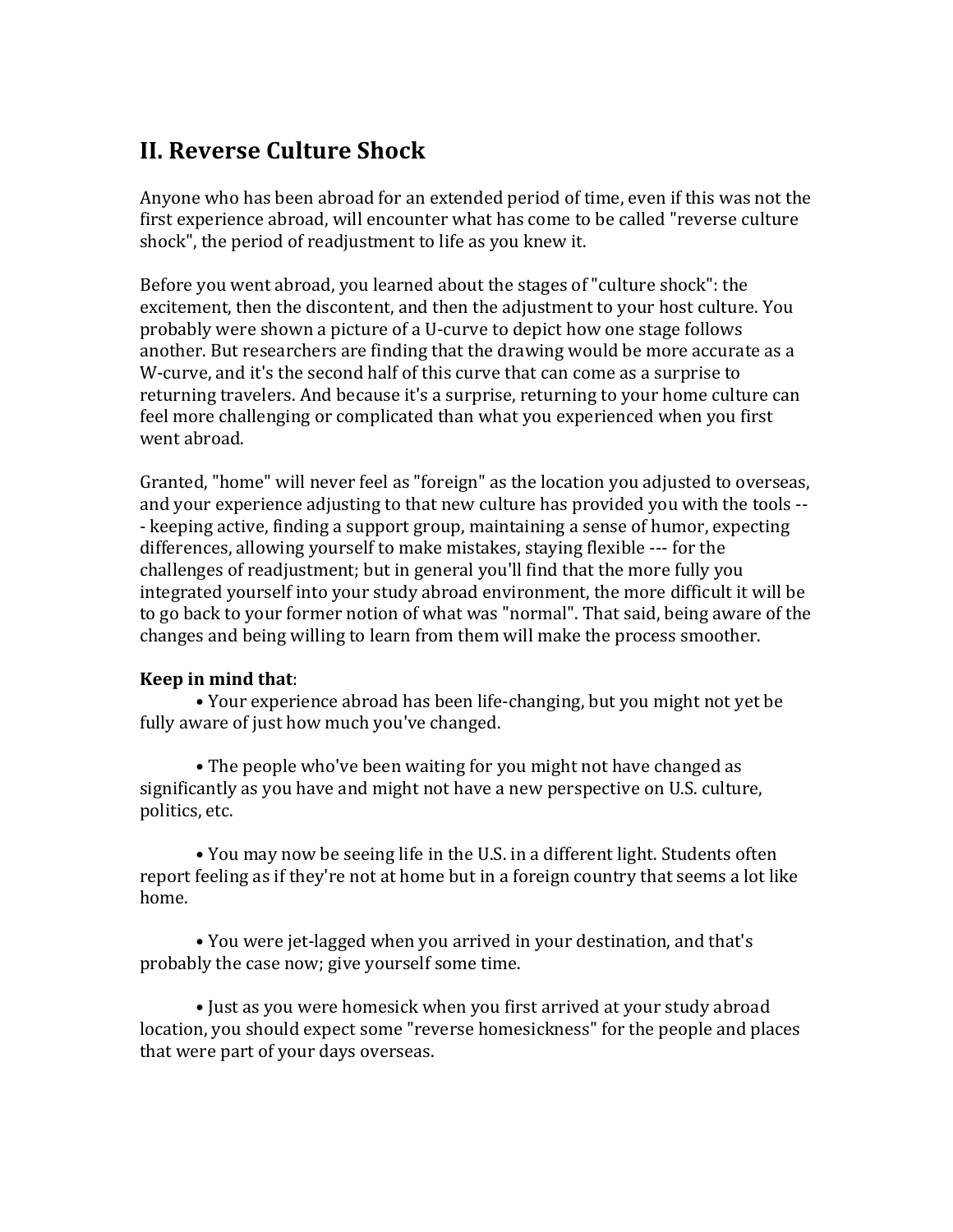• What was fascinating to you might be greeted with only polite interest by others. In spite of your wonderful adventures and how much you've changed, your friends and family may treat you as if you've never left home.

• It's not uncommon for those who have spent time abroad to feel superior to others, and others may not recognize your "status". Be patient: If the friendship is worth maintaining, adjustments can and will be made; if not, your new perspectives will help you develop new friendships.

• Personal issues, career questions, and other problems that you put "on" hold" while you were abroad may still be waiting for you at home.

• The structure of academic studies in the U.S. isn't going to be like what you experienced abroad; the structure and expectations of your ISU classes may not allow you the independence you learned to deal with overseas.

• The pace of life at home may not match what you adjusted to abroad: The flexible attitude toward time, the laid-back feel, or the bustle of a large metropolitan area may be absent in Ames or your home town. Clock-watching and making your schedule a priority over spending time on relationships and situations may be unsettling for you.

• If you studied in a nation that is less wealthy than the U.S., you may have been struck by the quality of life of people who lack what you had thought of as necessities, how those people share what they have, and how they value their family relationships. You may now feel some guilt or confusion when contrasting your own standard of living with theirs (returning students seem to feel this most acutely at Christmas).

• The period of absence may have taken a toll on your relationship with your boyfriend/girlfriend; the added pressure can lead to separation as well as alienation and depression.

• You may come to the realization that others don't want to hear all the details of your adventures. You may find it easier to relate to other students who are returning from study abroad, either on your own program or a different one, since those students are experiencing some of the same feelings you are and have exciting adventures of their own to talk about.

• If your study abroad program involved a fieldwork component, an internship, service-learning, or volunteer work in the community, you may feel that your time in structured on-campus classes no longer feels relevant to your needs and'interests.

• Others may seem to have only a superficial understanding of world issues; be reminded that you, too, might have been one of them prior to your time abroad.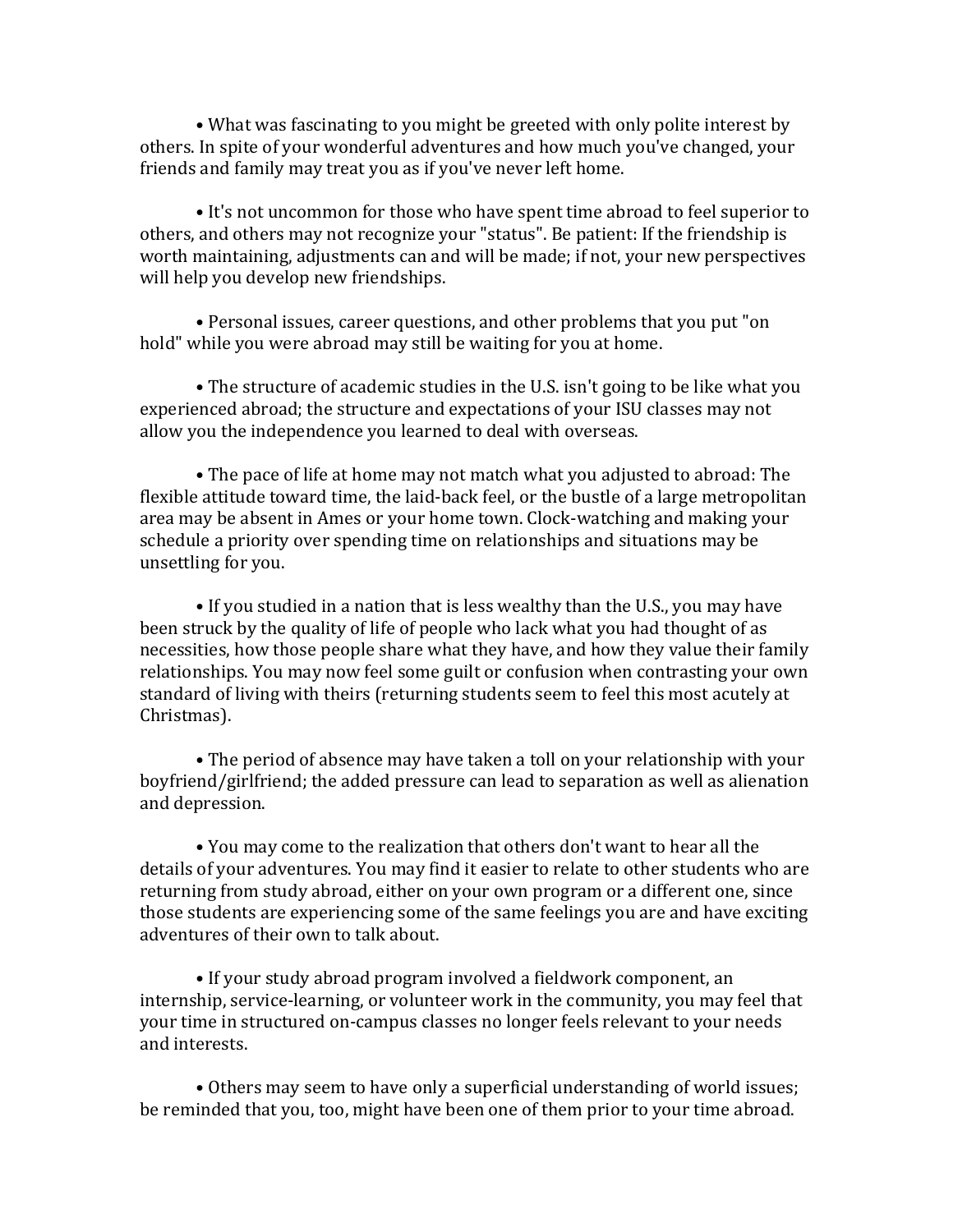• As an American, you might have been the center of attention abroad, which is both exhausting and flattering; your self-esteem might suffer a letdown once you're home.

• Having ups and downs is normal as you make this transition; there will be times that you're excited to be home and others that you feel "out of sync" with what's going on around you.

• Whether or not you kept a journal of your thoughts and feelings while abroad, you might want to consider keeping one now. Being able to process what you've experienced and think positively about it will help you in dealing with relationships, expectations, and integration of your time abroad.

• You may find that you simply can't fully articulate what your experience was all about and what it meant to you. By the same token, people in your audience may not have the same frames of reference or experience abroad that you now do. You can tell them about your trip, but you may fail to make them understand why you felt the way you did; that's okay.

• You may have the feeling that others misunderstand your growth or see the "wrong" changes in you; you may, in turn, become overly critical in assessing life back in the States.

• Many students develop problems when adjusting back to the local cuisine or the local viruses; you might have diarrhea, colds, or other minor illnesses after your return. If you don't feel well or have returned from a developing nation, schedule a doctor's appointment.

• Feeling that your experiences abroad are lost or are cut off from your current life is common, but with patience and effort you'll be able to use those experiences.

• Re-entry is a process, not a simple debriefing. Give yourself time.

• Many students find that a session with a study abroad advisor or with a professional from Student Counseling Service can be helpful in dealing with the readjustment process. Don't be afraid to ask for help.

**See Section III for help dealing with issues surrounding family and friends.** 

**Section IV** for how to integrate what you've learned and done into what you're learning and doing now.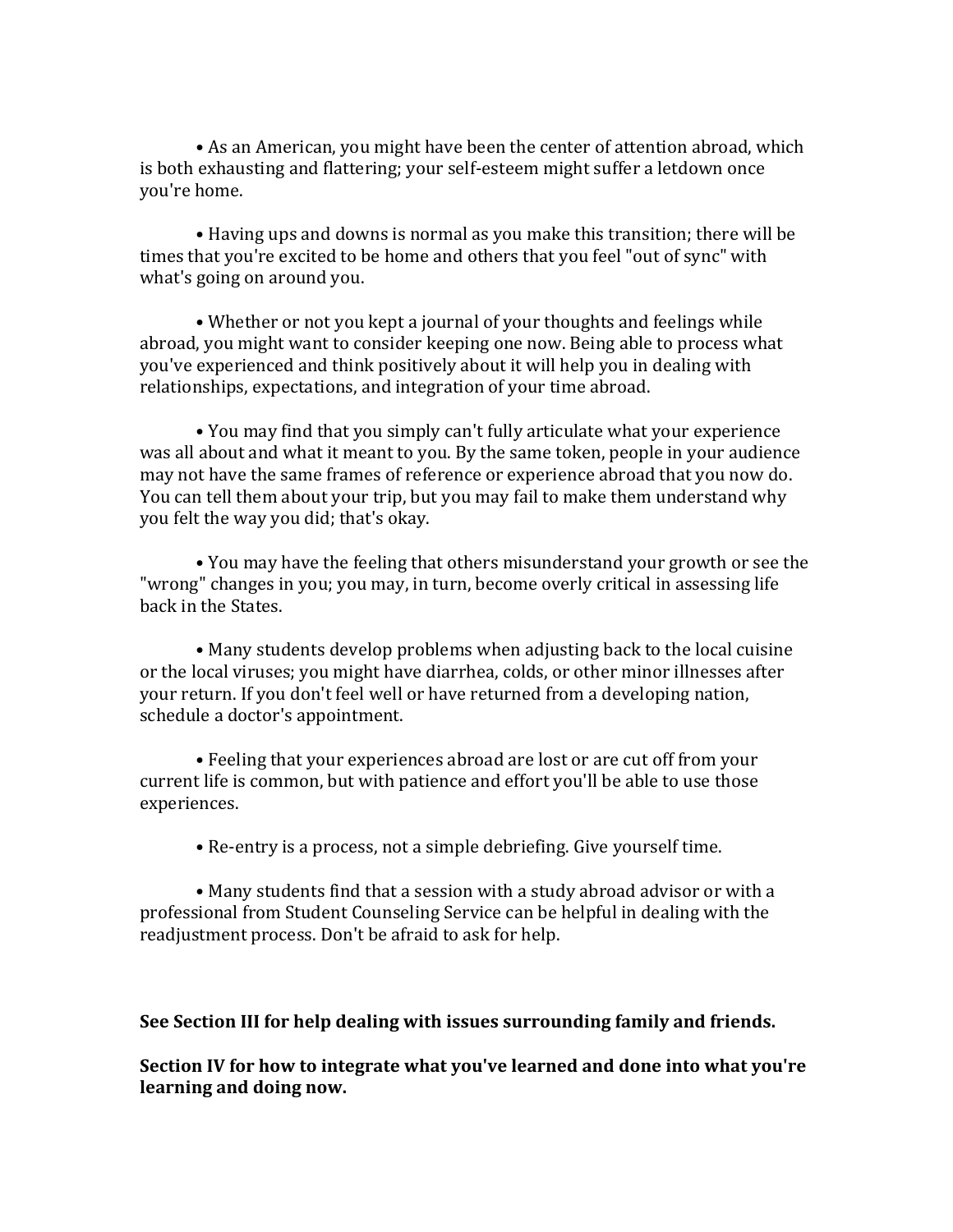# **III. Family and Friends**

Dealing with family and friends is often the primary source of stress for those experiencing reverse culture shock; you may find it a challenge to reconnect with the people who were previously a huge part of your life.

#### **Family**

Your parents and siblings will gradually absorb the changes that have occurred in you, and research indicates that family reactions to those changes are usually positive. After all, you're more independent, more mature, and have begun to take the next steps in growing up and "leaving the nest". But until that happens, be aware that not everyone who asks, "How was your trip?" is willing to listen to every detail on the first encounter.

### **Friends**

You had a circle of important friends prior to your departure, and perhaps you've stayed in contact with them while abroad, but it's often the case that friendships dissolve either while you're gone or soon after your return. You've changed, and their changes may not have been as significant. They may be apathetic and uninterested in hearing all your stories, and this can be alienating.

Additionally, most study abroad students (and their peers) are at a stage in life in which relationships are fluid and less stable than they may be later in life. Your absence might have created an open space for other friends to join the circle; the differences in perspectives and interests makes the space larger, and you may find yourself on the perimeter of that circle.

Surveys suggest that the most challenging situation occurs when one partner in a relationship has studied abroad, especially for more than a short-term program, unless the other partner is willing to ask questions about the experience, has also studied abroad, or has shared part of your experience by traveling with you as part of your time away.

### **Keep in mind that:**

• No one will be as excited to hear about your adventures as you are to tell about them. This is not a rejection of you or your experiences --- just the fact that, once they've heard the highlights, they may have heard all they wish to hear.

• Whether or not they financed your time abroad, your parents will feel it's important for you to share information about your time abroad with them --- and perhaps with their friends. Luckily, you'll be happy to tell them all about it; these people may become your best audience.

• Aunts, uncles, and other family members will also have questions about your trip; tailor your responses to what is of interest to them.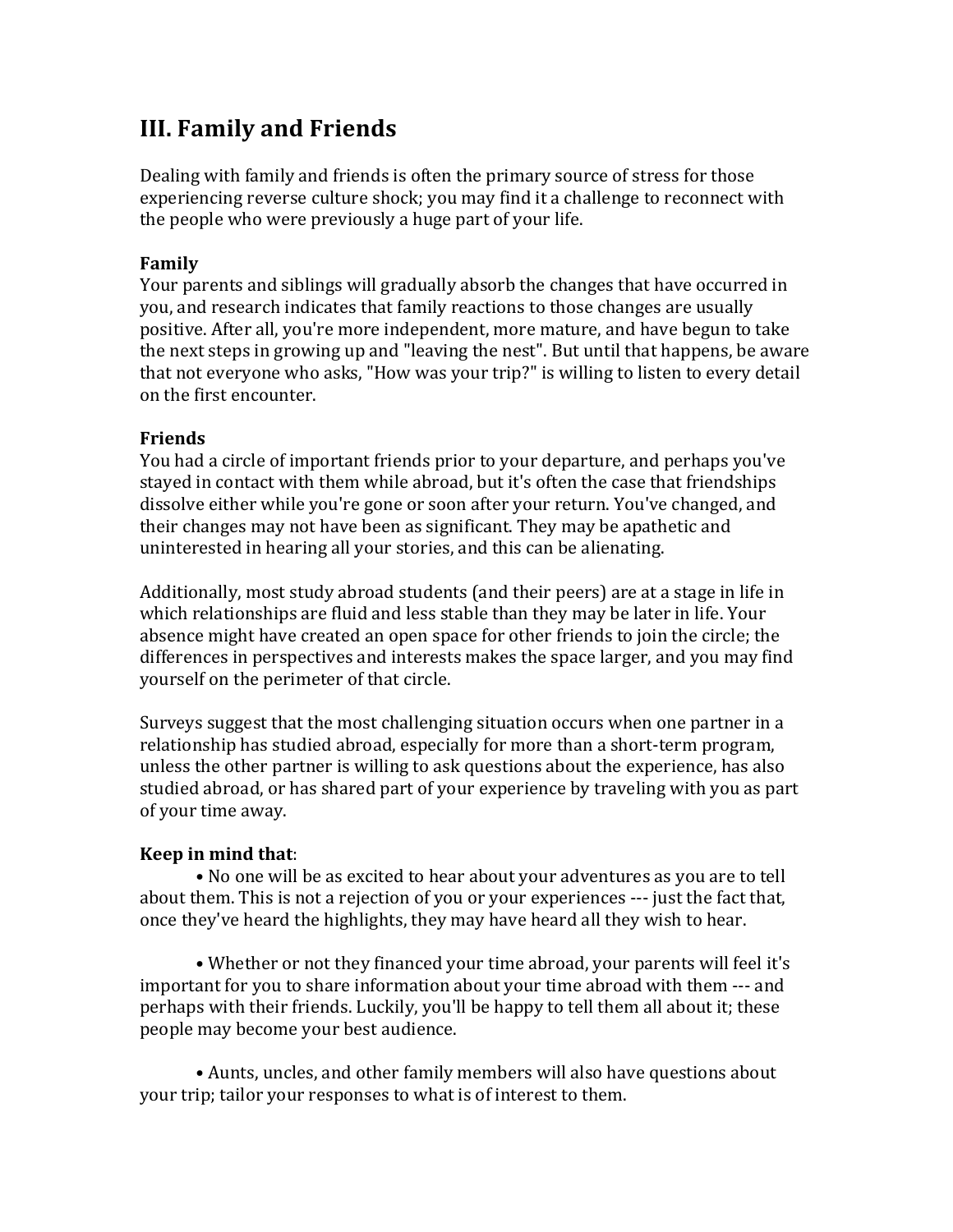• Your "low-maintenance" friendships (ones that don't need much nurturing) will survive, and you'll probably pick up right where you left off.

• "High-maintenance" friendships may be another matter: Without the usual amount of attention during your time abroad, you may find that you no longer have much in common with these people.

• Discerning the difference between high- and low-maintenance friends will help make the changes easier to accept.

• Some people just won't "get it"; likewise, you'll need to internalize some of your experiences so that you can express them better, either verbally or by your actions. Don't be discouraged by this.

• Listen to friends who didn't go abroad. They've changed, too, and need you to be as interested in their experiences as you want them to be in yours.

• People may misinterpret your words or actions. New ways of showing affection or greeting others, being silent in deference to elders, and new mannerisms or new slang may be viewed as attention-seeking, inappropriate, or in some other negative light. Be aware of how you may look to others and how your behavior might be interpreted.

• The people who might relate best to you right now are other students who studied abroad with you: you have shared experiences that can make for great bonding. Once you no longer have the common experience of living, studying, and traveling abroad, though, don't be surprised if you and some of these friends also begin to drift apart.

• Another type of relationship that will change involves friendships you built with people who remain in the host country, who didn't come home with you. These could be members of your host family and neighborhood, or perhaps host-country, international, or other U.S. students who studied with you. New technology will help you remain in touch, and you can plan visits for them to come here or you to return there. This will help you deal with the loneliness of being away from them at the same time that you're not really "back" with your friends from home.

• You formed close ties while you were abroad, and that means you'll be able to make new friends now that you're home, a skill that will serve you well in years to come. This is your chance to form connections to new people and new places.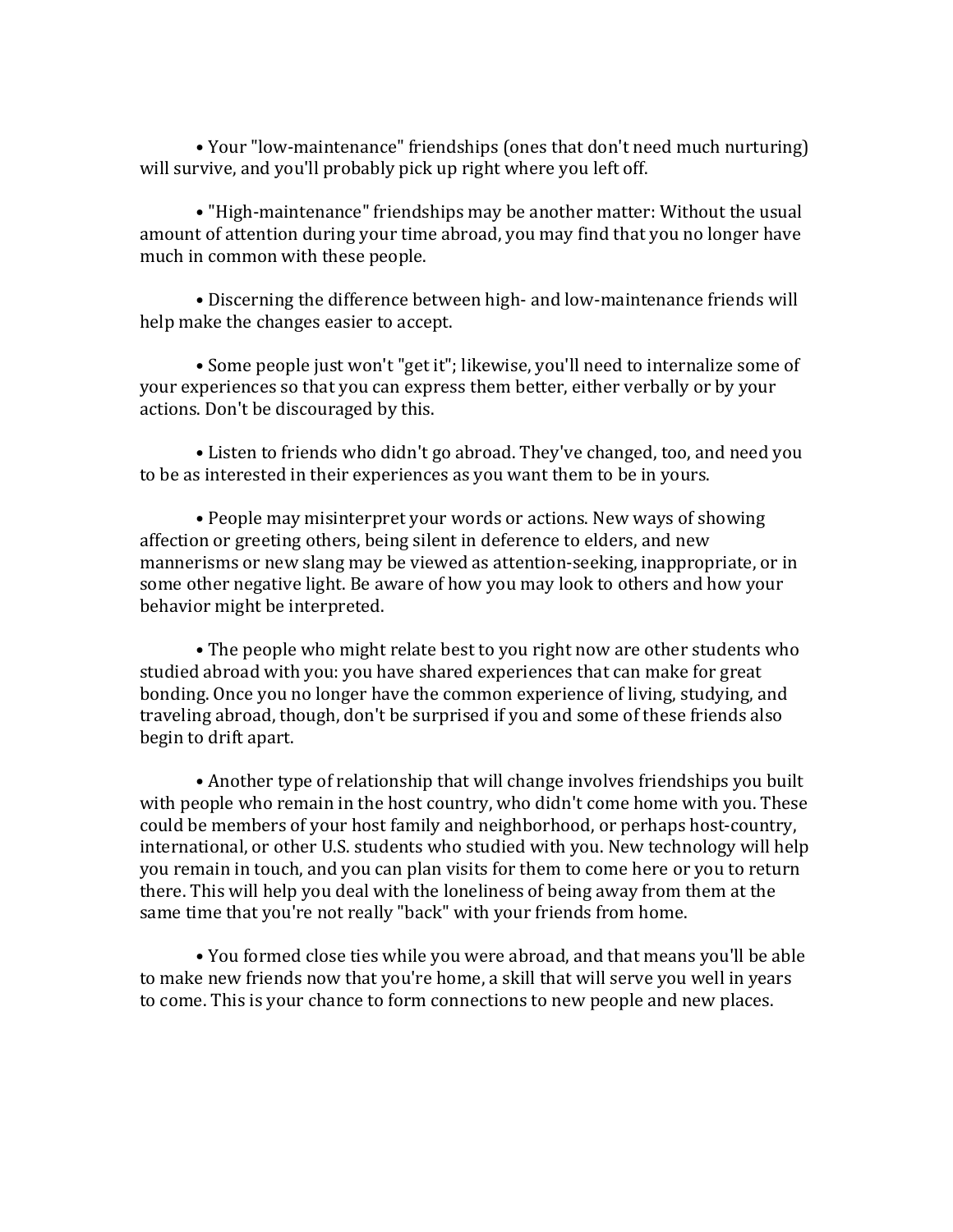See Section IV for information on how to integrate your experience and your **new#skills#into#the#rest#of#your#life.**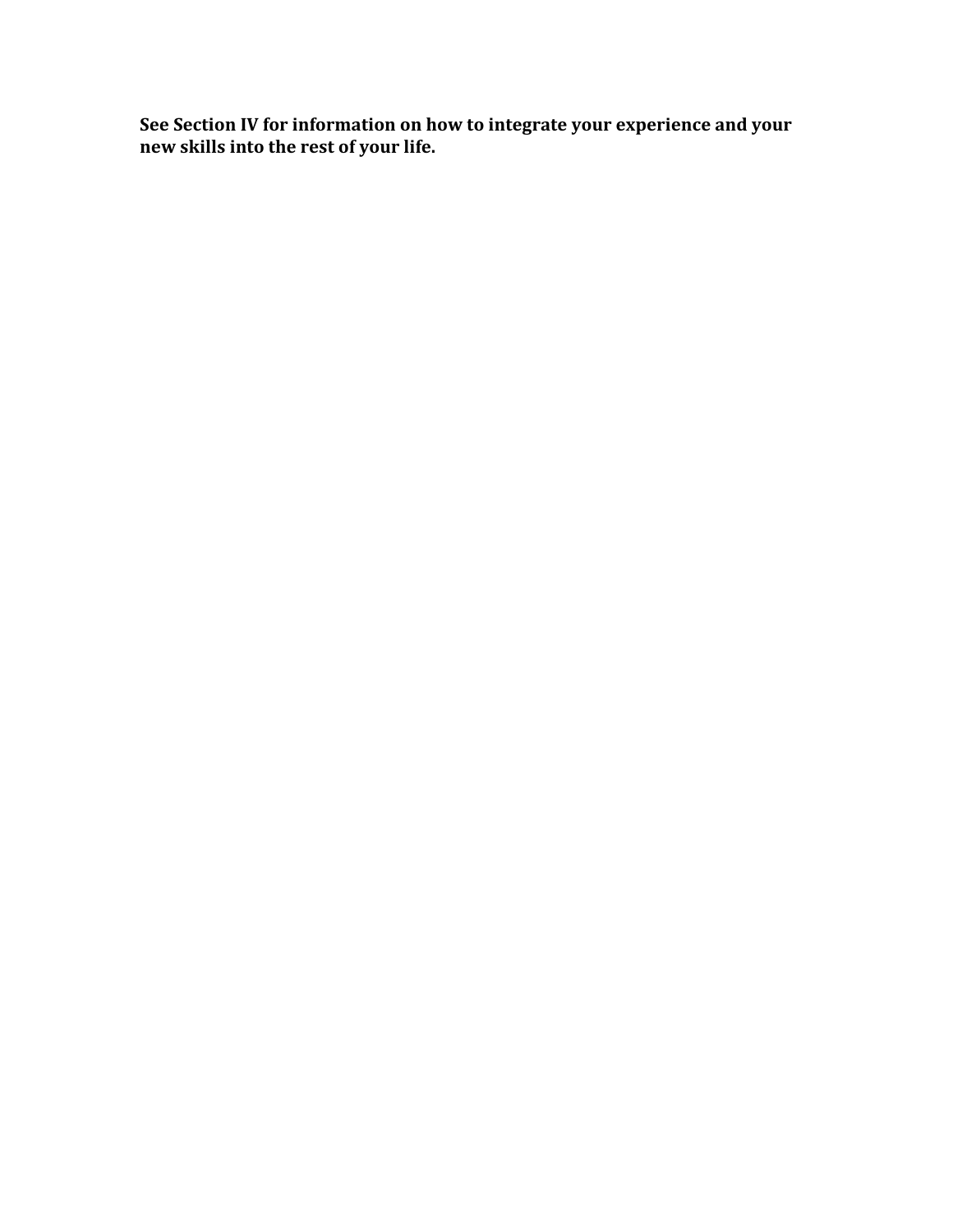# **IV. Using What You've Learned**

Studying abroad was an adventure, and some students choose to see it as only that: a chance to travel, to meet people, to see places they've always dreamed about. For other students, the time spent abroad was life-changing in many ways. Regardless of how your time abroad has affected you, there are ways to use those experiences to enhance your academic, personal, and career life for years go come.

### Academically, keep in mind that:

• You should talk to your professors about your experience. This will give you practice in describing your time abroad in a professional manner.

• If the professor wrote one of your letters of recommendation to the study abroad program, he/she will be pleased to learn of your success and can use this new information if you need an additional letter at a future date.

• If your program abroad was very self-directed, mention that to your professors;'perhaps'you'can'negotiate'a'means'to'be'more'independent'in'your' classes to supplement lectures, homework, and quizzes.

• Beware of talking about your host institution as one of the best in the world.'Your'professors'teach'*here*,'and'you're'returning'to'classes'*here*.'You'learned' some cultural sensitivity while abroad; use that new skill now to keep from alienating your audience.

#### **Your perspective has changed, so keep in mind that:**

• You can keep up with international issues through on-line newspapers, newspapers and news magazines at the library, and foreign broadcasts on cable TV. Join a group or listsery that covers your favorite part of the world.

• You can consider joining local or international organizations that discuss and/or support causes that are now of interest to you.

#### **You've grown as a person, so keep in mind that:**

• It's important not to "shoebox" your experience, setting it aside in a closet in your mind and only rarely taking it out to reminisce.

• Without giving your experience serious thought, you'll weaken its impact and minimize its power over your future academic, personal, and professional life.

### **What else can you do?**

• Submit your study abroad program's evaluation form. The information you provide will help future students who are considering the program you just completed, and it will give you a chance to reflect on your experience and the pros and cons of the program.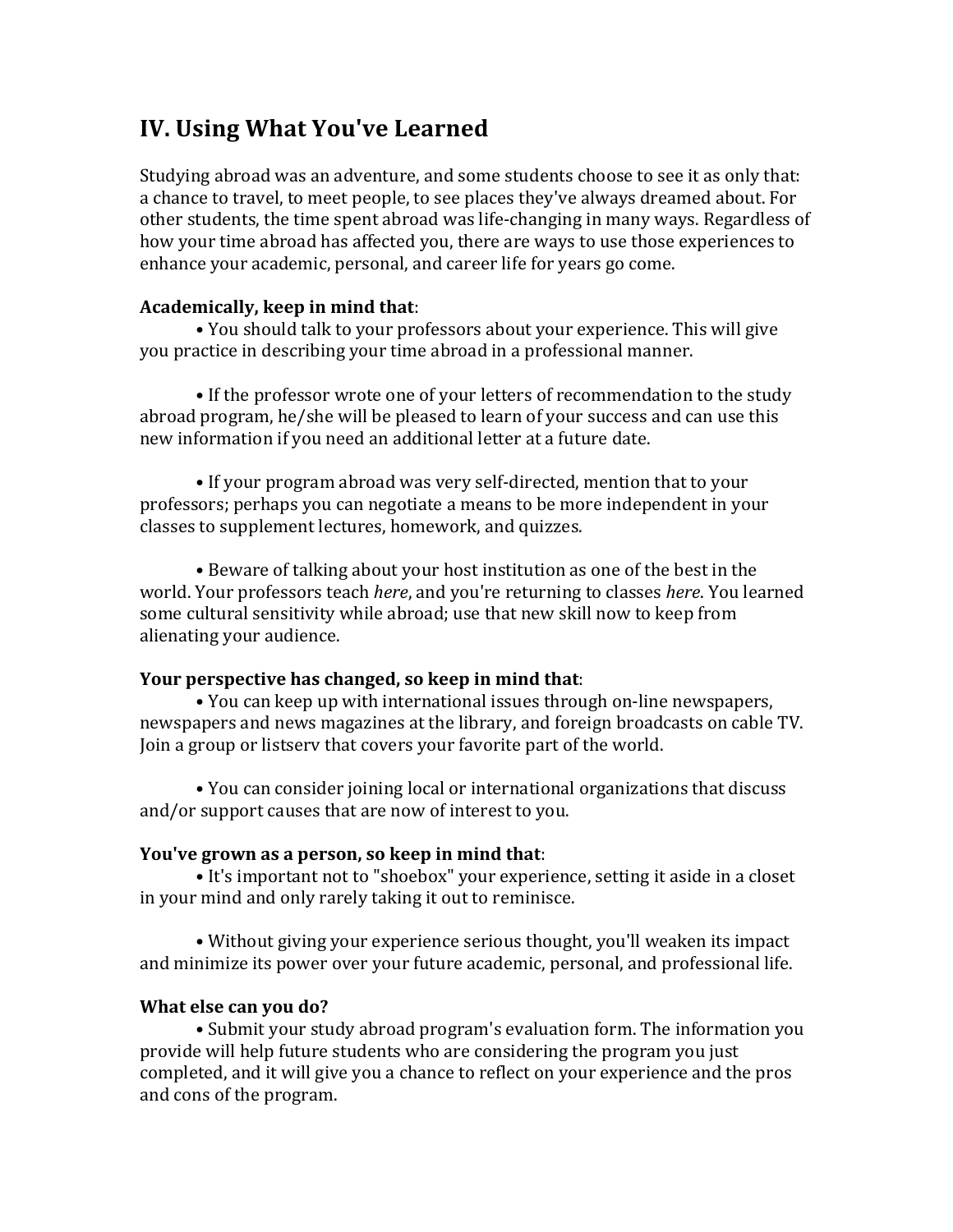• Register for WLC 491, a 1-credit Fall Semester course. Learning outcomes include explaining how you were impacted personally, academically, and professionally by your study abroad experience, how to identify and develop a particular topic of interest from your experience, how to share that topic with local high schools and community organizations, and how to describe how studying abroad has changed you and how re-entry has affected you.

• Apply for a position as a Global Ambassador (peer advisor) in the ISU Study Abroad Center, or check into volunteering there or at your college's international office. Share your enthusiasm and help other students learn about what a study abroad experience can do for them.

• Become a Study Abroad Center volunteer. Opportunities include staffing information tables at the Study Abroad Fairs (September and January), helping at the orientations for students who will soon be studying abroad,

• Consider adding an International Studies major or minor, or an Area Studies or Certificate program (African Studies minor, Latin American Studies' certificate), or an international component to your current major (International Business, etc.).

• Volunteer to help in the International Students and Scholars Office. You've experienced the disorientation of arriving in a foreign country (and lived to tell about it); volunteering with ISSO will allow you to help an incoming international student to get acclimated to Ames and the ISU campus.

• Continue to study the language that you were immersed in during your term abroad.

• Study abroad again!

• Apply for scholarships and fellowships (for example, Rotary International Ambassadorial Scholarship, Fulbright Grants, etc.).

• Look into graduate programs abroad to further your studies.

• Consider working abroad; BUNAC, Peace Corps, JET, teaching abroad, and many other possibilities are open to you. Books and articles on working abroad and teaching abroad can be found in the Study Abroad Center's library, public libraries, and on-line.

• Publish your stories and read about other study abroad alumni. Take a look at AbroadViewMagazine.com, FrontiersJournal.com, TransitionsAbroad.com, Glimpse.org, and VergeMagazine.ca.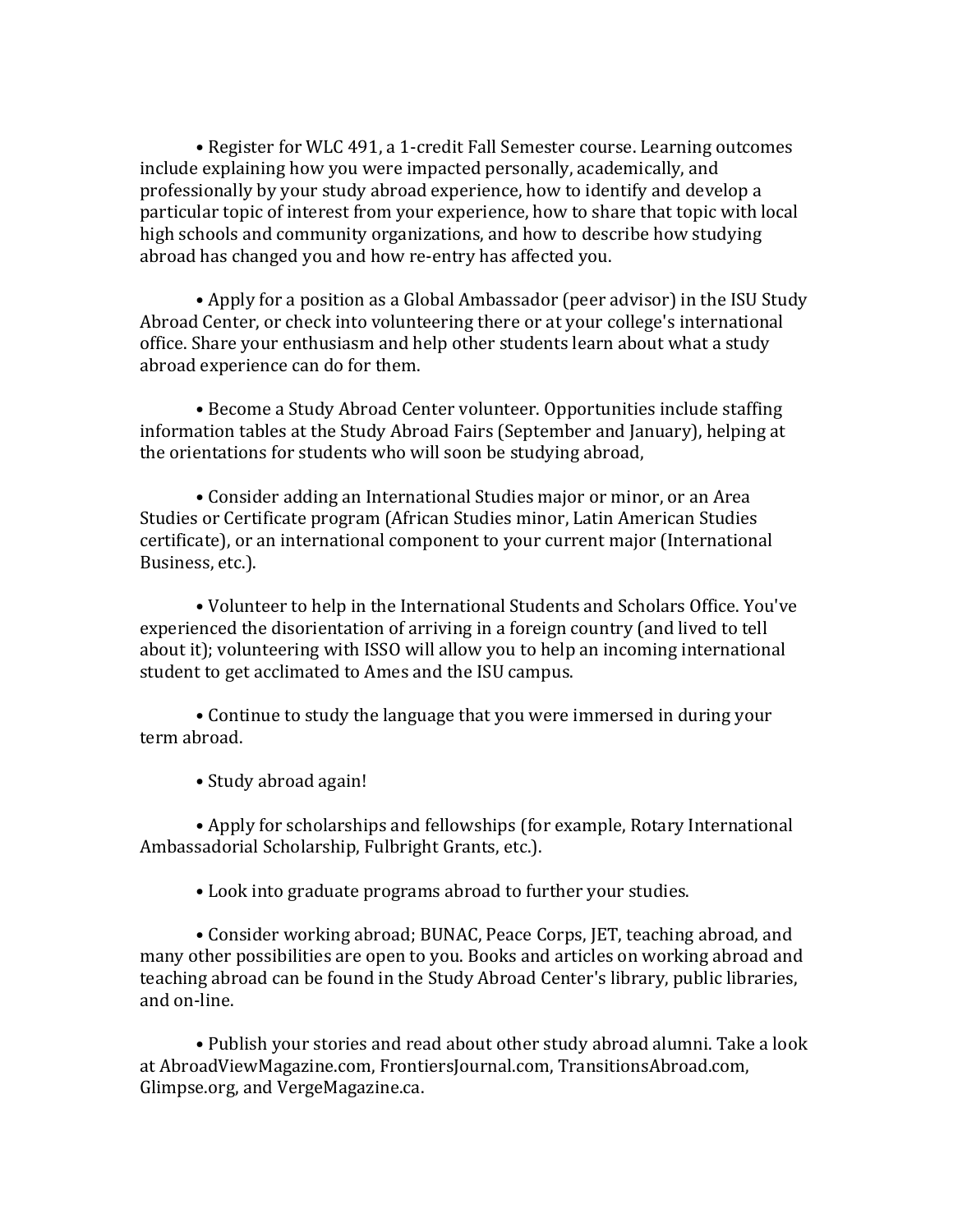• Join the Study Abroad Alumni Association, an ISU student organization for recent study abroad returnees.

• There are many ISU clubs that are multicultural or country- or regionspecific and several others that focus on world languages so that you can hone your skills (Society of International Engineers, World Affairs Series, Student International Medical Aid Club, International Agriculture Club, International Business Club, etc.).

• Get involved in community organizations that will use your international skills. Examples in the Ames area include the YWCA; the Friendships International Program; Coffee, Tea, and English; and Engaging International Spouses, See ISU's Student Volunteer Service website for more ideas.

• Apply your international experience to the legislative process by joining ACT, a team of advocates who communicate with elected officials regarding the importance of international education. Get more information at nafsa.org/actdescription.

• Enter photos in the Study Abroad Center's annual (September) photo contest.

• You now have friends abroad; stay in touch by e-mail, postal service mail, Skype, and social media websites.

• Check with your program's coordinator. Perhaps there's a student currently abroad on your program who would like to have contact with someone who has been there.

• Become the roommate or tutor of an international student.

• Identify neighborhoods in which you can become involved with immigrants and their families.

• There are many civic engagement organizations that are happy to have students involved. See websites such as ActionForChange.org, Campus Compact (compact.org), Idealist.org, and CampusActivism.org for ideas.

• Start an organization of your own here at ISU, focusing on what made a deep impression on you while you were abroad.

• Look for a job that allows you to use your cross-cultural skills. Your college's Career Center as well as the Study Abroad Center have resources that will help you with your search.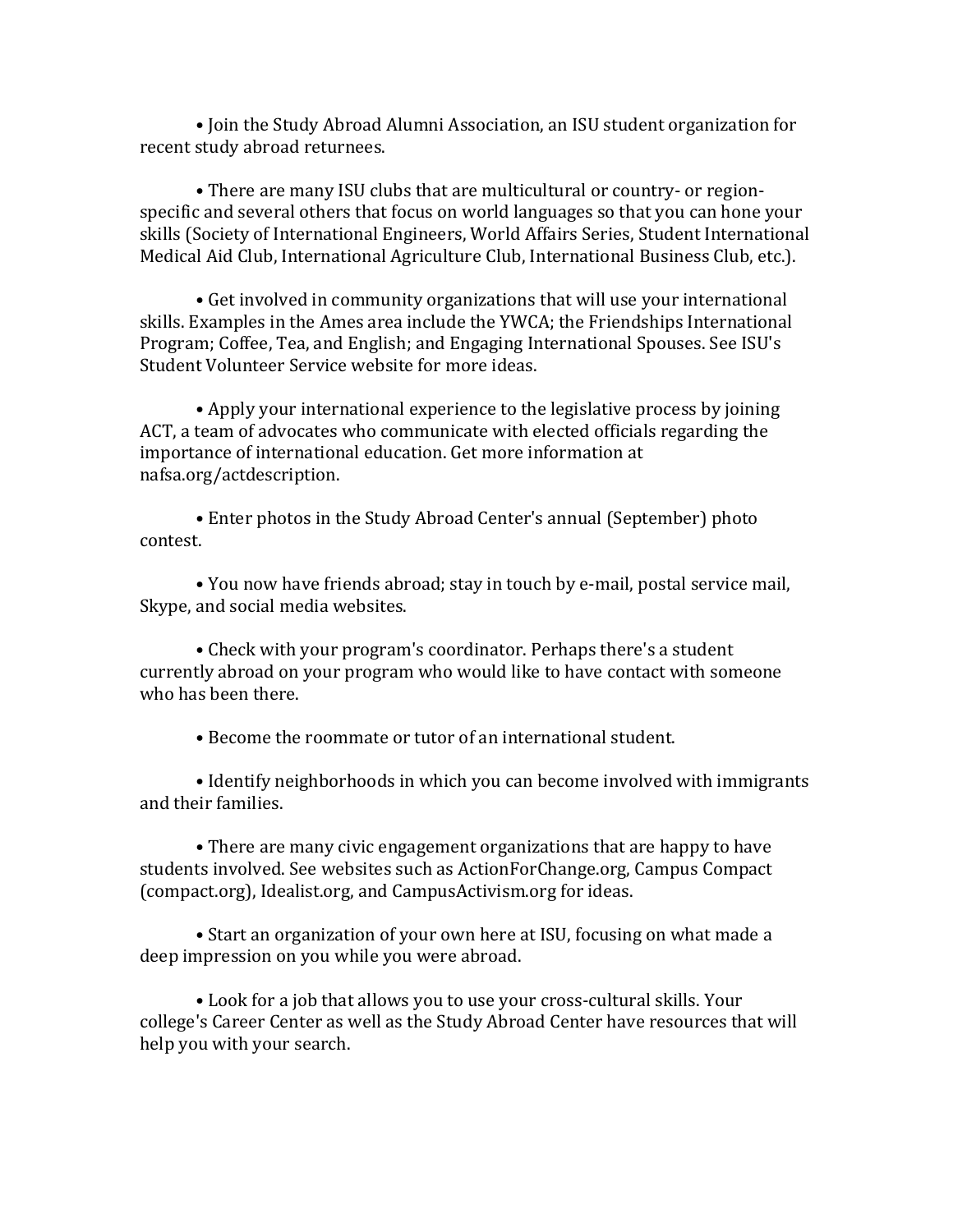• Visit the Study Abroad Center for help in highlighting your study abroad experience in your résumé and cover letter. Employers say they're looking for applicants with global experience; communicate your abilities to them.

• Kimberly Larsson, a career advisor and author, has identified seven global skills (abroadview.org/avmag/2008fall\_larsson.htm), many of which are ones you may have gained or strengthened in your time abroad:

- dealing with ambiguity and change --- and loving it
- staying informed about the industry and where the power is located
- taking moderate risks and stepping forward into unfamiliar situations
- acting in a diplomatic way and building lasting relationships
- creating visions about the future and how you fit into the larger picture
- creating strategies and putting them into action
- demonstrating leadership, regardless of your position, and having respect for different nationalities, cultures, and religions

• Skills you may have developed include:

- sensitivity to cultural differences
- proficiency in another language
- adaptability
- ability to identify and achieve goals
- improved communication skills
- increased confidence, initiative, and independence
- greater flexibility
- awareness of global economic and political issues
- increased tolerance and open-mindedness
- increased self-awareness
- general travel skills
- increased resource management and budgeting skills
- improved organizational skills
- better problem-solving and crisis-management skills
- increased patience with self and others
- increased professional skills and/or knowledge base
- greater ability to handle uncertainty

• Depending on the job you're applying for, you'll want to put your international experience appears in the appropriate section of your **résumé**:

> • If you participated in an academic program, it might best be listed in the education section rather than under activities or other experiences:

*B.A.+Iowa+State+University,+Ames,+IA+< Communication+Studies,+2008 Swansea+University,+Swansea,+Wales,+08/2007<12/2007*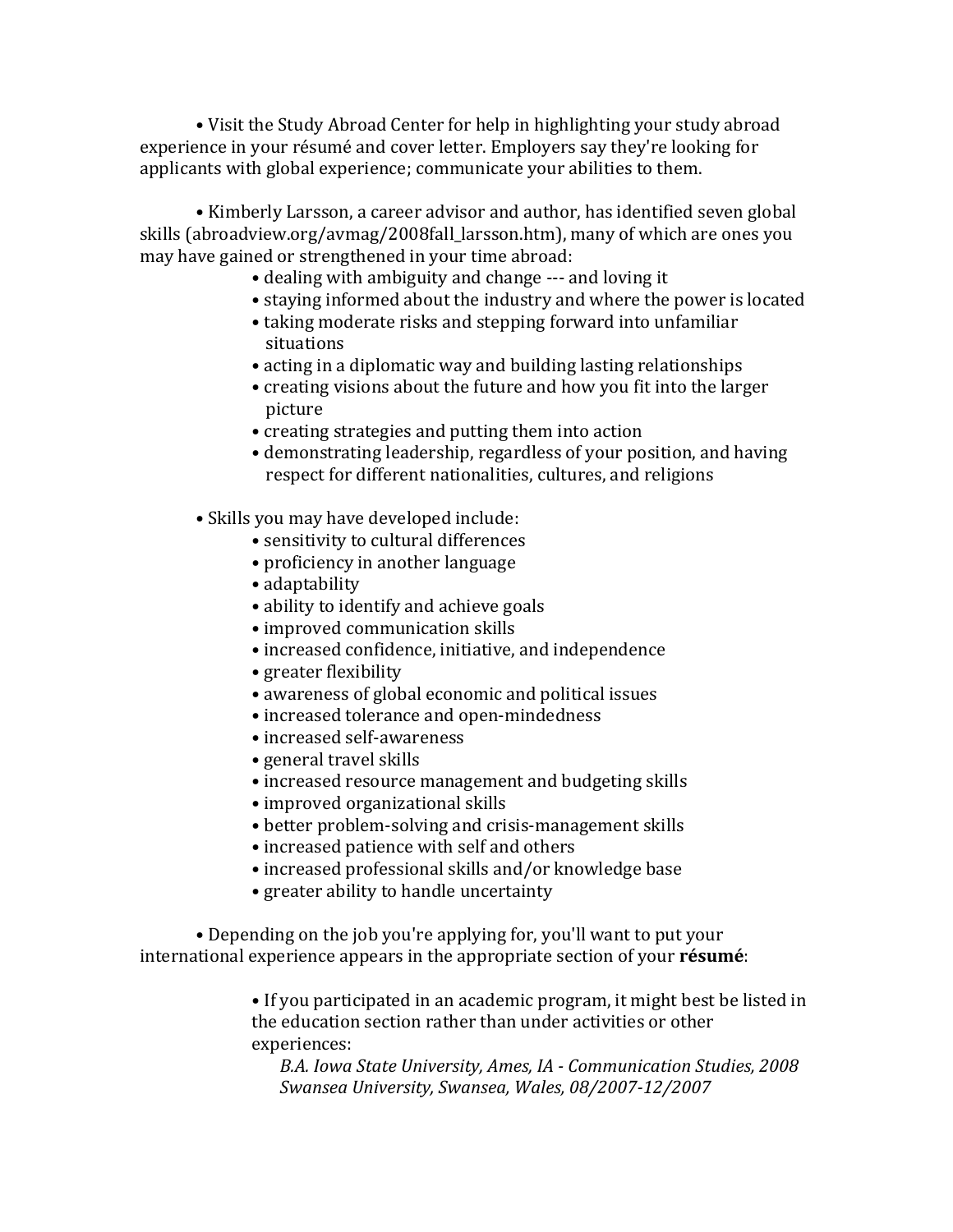• If you completed an internship, list it as professional experience rather than as an activity:

*Communication Assistant, The National Assembly of the Republic of Korea,+Seoul,+South+Korea,+01/2007<05/2007*

• If you did a work program, but the work is not especially related to your intended profession, list it as work experience but concentrate on the cross-cultural learning:

*El+Faisan+Restaurante,+Cuernavaca,+Mexico Served patrons in a local restaurant, worked as the only American in a+Mexican+business,+trained+co<workers+in+U.S.<style+customer+service+*

• If your résumé includes a section for skills or proficiencies, include specific skills acquired or improved while abroad.

• Your **cover letter** should address the specific job for which you're applying. Consider:

> • How does your international experience relate to your field employment?

• What are the transferrable skills?

• How might your international experience benefit a professional in your field?

• How can you specifically address these points in your letter? For example:

*This position has the opportunity to work closely with the local* Latino/a community, and my experience living in Spain will enhance *my ability to communicate and interact effectively with this population.*

*My studies in Japan provided me with a great insight into the cultural+differences+that+influence+consumers+in+different+countries+ and+will+improve+my+ability+to+contribute+to+international+marketing+ initiatives.*

• Even if your career goals do not include a specific international dimension at this time, you can promote general transferrable skills such as independence, confidence, and problem-solving. The tolerance and cultural understanding you've developed are essential while working in the multicultural society of the U.S.

• When it comes time for **the interview**, and the interviewer mentions your international experience, don't respond with a simple, "It was great!"

> • Take this opportunity to expand on what the experience provided for you and how you interacted with the host population.

> • Develop stories and responses in advance so you're ready to share important learning experience, an amusing story, and other specific examples.